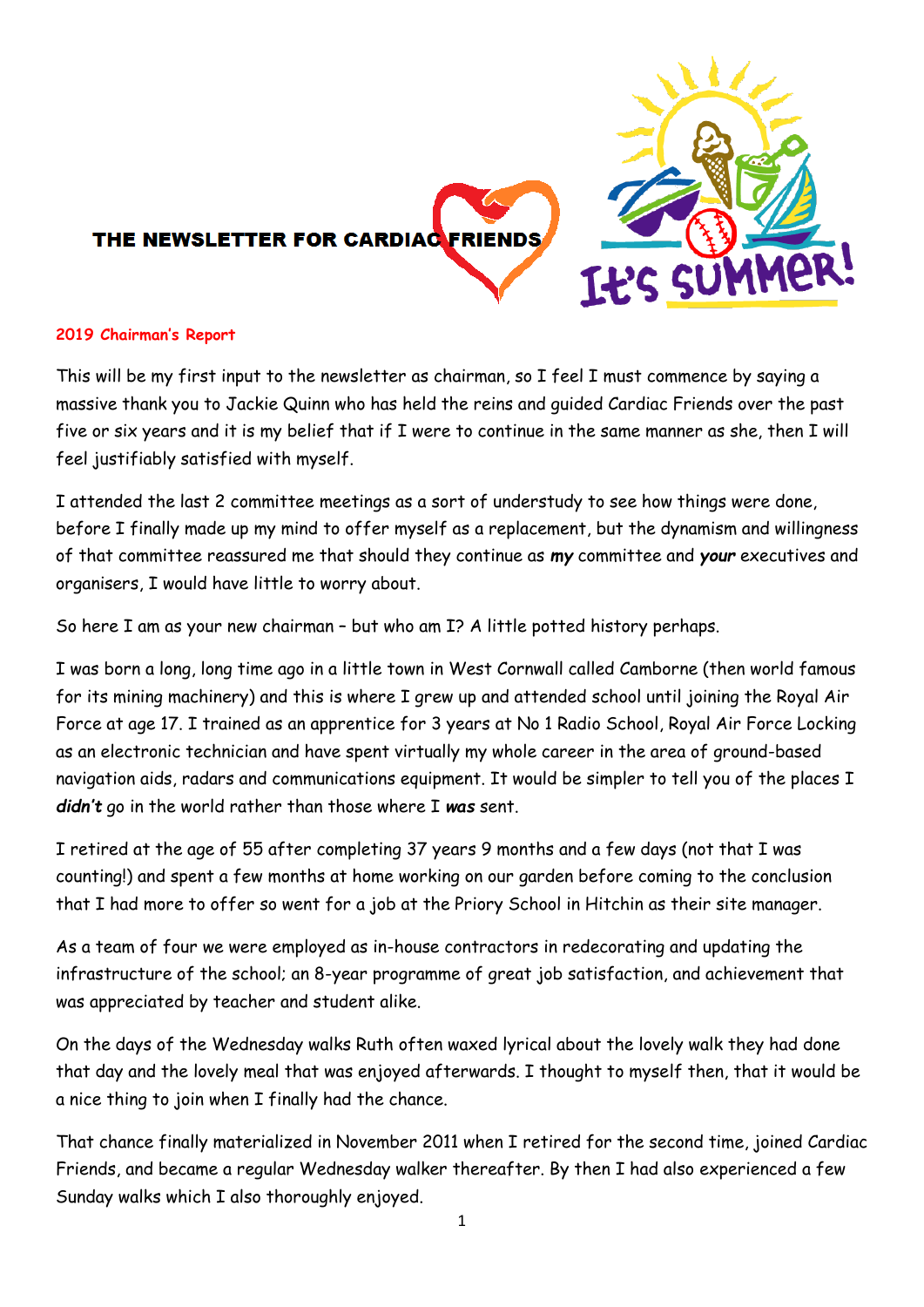So here I am, a few years later, having made many good friends along the way and collected a wealth of pleasant memories. Why wouldn't I wish to contribute in keeping this wonderful group going?

It will my intention to visit each of the Cardiac Friends activity groups on an informal and irregular basis, just to see how things are, how your group operates, and just to show my face!

I have created an E-mail where any of you can contact me directly, rather than using my own personal account, so if anyone has any issues, suggestions, comments, complaints etc., please feel free to contact me. The address is included.

My only request which I urge you all to consider is the planned retirement of Heather Cotton as our secretary, a job she has performed with credit for a considerable time. Heather has declared she will stand down at the next AGM, so we need someone who is willing to undertake her role. So the next time you look in the mirror while you're having a shave (gents) or sorting out your make-up (ladies) ask the person you see there, "Could you be the Cardiac Friends Secretary?"

If you wish to discuss it further or have questions you wish answered, please get in touch.

# **Barry Brown** [cardiacfriends.chair@outlook.com](mailto:cardiacfriends.chair@outlook.com)

## **Notes from the Secretary**

I'd like to start by acknowledging the tremendous debt the Group, the Exercise class and I personally owe to our retiring Chairman, Jackie Quinn. She has put much thought, effort and time into running Cardiac Friends. Thank you, Jackie.

Thank you to everyone who has renewed their subscription. The list of members is due to close shortly, and the next Newsletter will go out to those on the new list.

I would like to welcome our new Chairman, Barry Brown, Barry the younger who is well-known to all London Walkers.

Throughout the group, there is a gentle shifting of duties. I intend this to be my last year, and am actively looking for my successor. If there is anyone with basic clerical, e-mail, Word and Excel skills who is interested, I am happy to show you what is involved. It is not hard but you do need to keep on top of it in the spring months - as my garden can testify!

I'd like to welcome these new members: Faye Hemington, Mr and Mrs Hawkins, Barrie and Carol Lucken, Tracey Neal and Vivien White. We hope you are enjoying this wonderful Group.

Finally, another Autumn Social has been arranged, Saturday 5<sup>th</sup> October 2019. See the last page of the newsletter. **Heather Cotton**



### **Monday Morning Walkers**

The Monday walking group is now a slow strolling group (because of ages, new hips, knees and heart conditions) but we usually get a good turn out for a very enjoyable stroll around the countryside. We have to stay on the level with hard paths to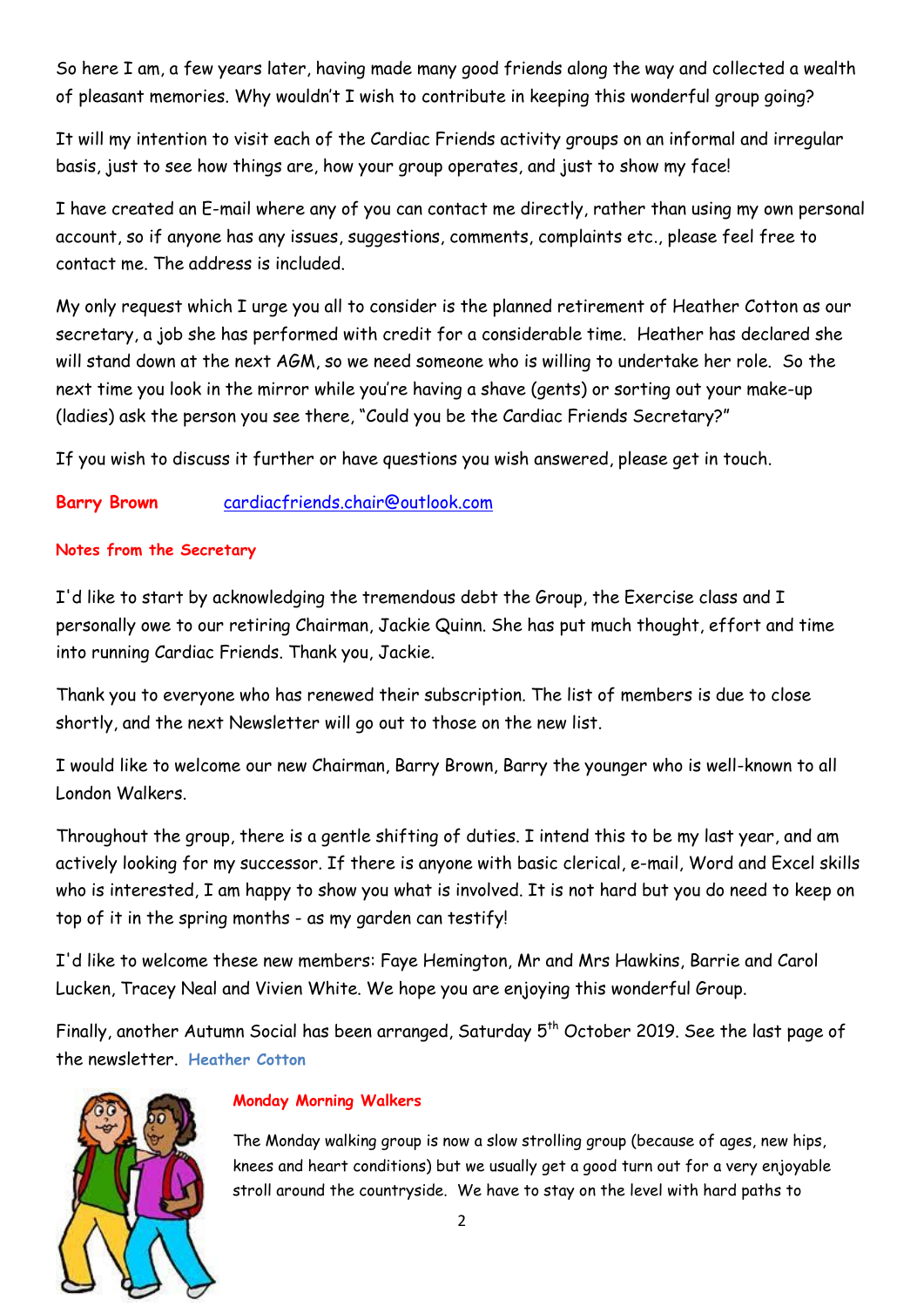accommodate most of the group but we again have such fun and laughter and it is so important to socialise and enjoy about an hour of walking. We meet every other Monday at 10.30 am. and try to keep the walks local.

#### **Magi and Dave Bullen**

#### **Tuesday Afternoon Swimmers**



The Tuesday swimming session is every other week at the Letchworth Leisure Centre meeting in the coffee shop to go into the pool just before 2 pm. If any of you hearty people would like to join us you would be most welcome as we are a very happy and friendly small group with much laughter and nattering. It was reported that this is a small group; they would really like some more Cardiac Friends to join them.

**Magi and Dave Bullen**

### **Wednesday Walking Group**

The group continues to prosper; I have introduced a couple of new walks in the past 12 months. We continue to enjoy mainly dry weather on our Wednesday walks.

We enjoyed our annual Christmas walk around Weston and Hall's Green and followed it with an excellent lunch for 36 at 'The Rising Sun'.

Our 'short' walkers, who are unable to complete the full walk, still do their own thing led by John Watts and Colin Miles. I believe they have become adept at researching nearby Garden centres and places where they can get a coffee break. It means they are still with us for lunch and a chat. I must also thank Cyril and Ian Druce for leading walks in my absence. Though I understand that unless a 'great drought' is forecast the group are unlikely to be led by Ian in the near future! Remember don't shoot the messenger; it really wasn't Ian's fault! Another member who likes to lead a walk occasionally is Kingsley Day, sadly that has not been possible this year due to his wife and his own health. We hope he will have better fortune in the future.

John Matthews who walked with us occasionally, contracted Alzheimer's and went into care some months ago. Sadly he died in March, such a gentle friendly man.

Finally I must thank Mike Morley, Ian Druce and Peter Dawes (and their carers) for their company when we are doing the preliminary walks and of course all our members for their support on the walks. Below; l-r wet and dry!



**Fred Maryon**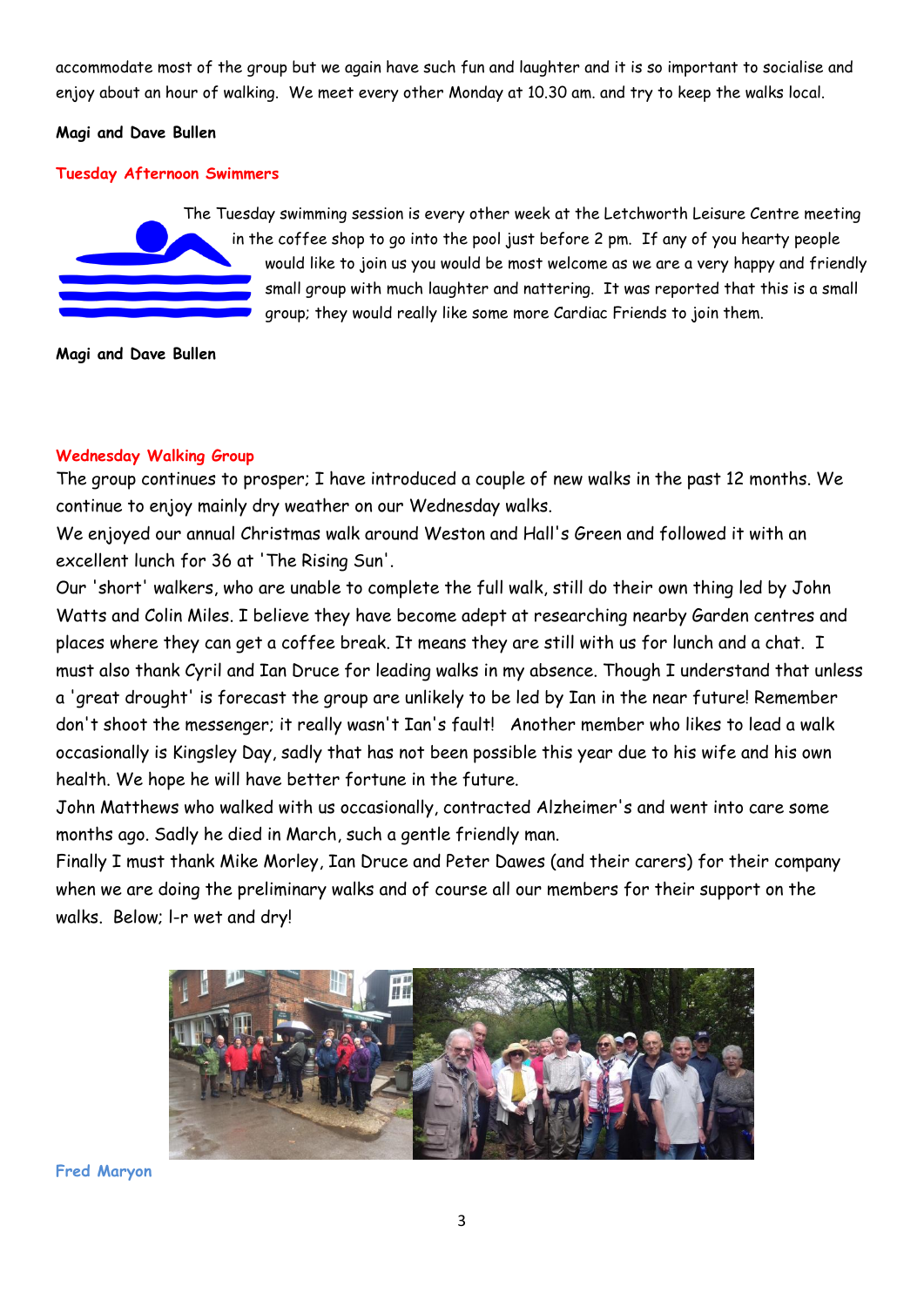#### **Exercise Group**

The exercise class is still running well. We have between eleven and thirteen members with the odd time with less when people are away. At the moment Emma, our instructor, is away on sick leave so we have Kate in her place. They have a different style but we still work hard!

It would be better if we could have a few more members and apart from the exercise we have a good chat and a laugh.

We meet every Thursday at Letchworth leisure centre at 2.00pm. Contact Jackie on: 01462 631058 for more details. **Jackie Quinn**



Our most recent session was on March 29th. There was a bit of an Easter and Spring theme for this session. The songs included a song called 'Laughing' which was a round (each little group starting the song at a different time) about, well....laughing. It's quite surprising how much fun you can have whilst singing a song about....laughing (lyrics - 'Laughing, laughing, laughing, laughing, comes

the spring time over the fields, over the fields comes the spring time'). Other songs included 'There is so much Magnificence' which will be performed at this years Sing for Water as part of the Thames Festival in mid-September; 'Thousands or More', a traditional folk song collected by the Copper family of Sussex and lastly 'Imaweni' an Easter song from Malawi. Luckily there were only a couple of words to sing which basically mean, 'Rejoice!' As you know it's traditional for African songs to be sung with some swaying movements - which we did. So singing AND dancing. What more could you want?

Our next sessions are on **July 26th, September 27th and November 29th. All sessions are 2-4pm at Holwell Village Hall (3 miles north of Hitchin)** and are led by my daughter Katie Rose. Costs are covered by a donation of £5.00. If you would like to try it out then contact me, John Burden, on 01462 712187 or email to:**burdjohn@hotmail.com.**

#### **John Burden**



### **Line Dancing**

Our group is still having fun and enjoying our line dancing sessions with Mary our excellent instructor.

At the beginning of April we had a new lady join us increasing our number to 15 members. We also warmly welcomed back Cheryl who after some time away has returned and is now dancing with us again.

We have had an average of 10 attending each session since February which is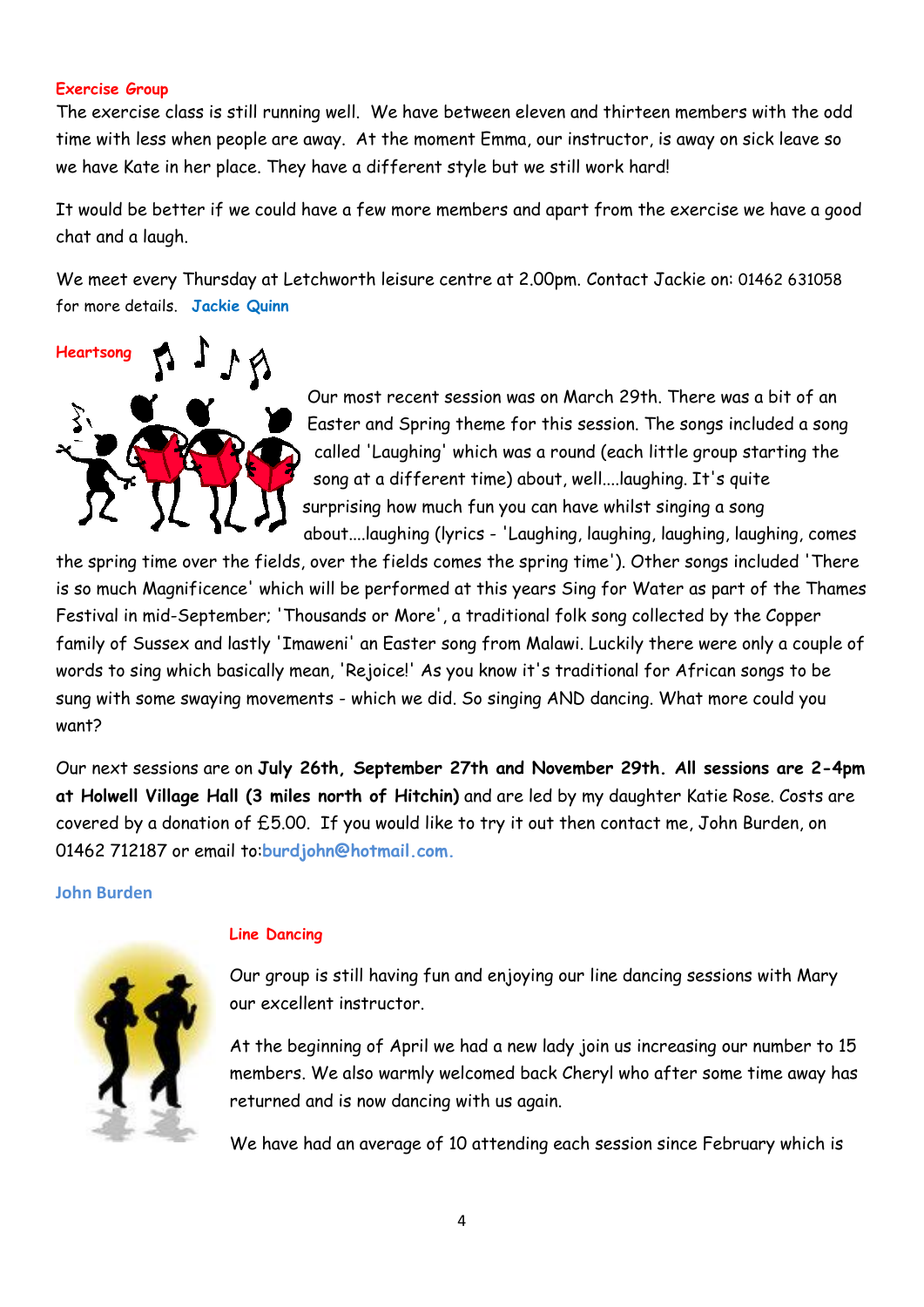great news, but with summer holidays fast approaching we know that this number will drop over this period of time. Financially our kitty is still ok and will be able to cover any shortfall towards the cost of these sessions, but we would really like to invite more members to join us.

We meet fortnightly on a Saturday morning at the Willian village hall from 10am - 12 noon at the cost of £6 per person which includes refreshments of tea/coffee and cake.

Janet Savage

### **London Walks**

The London walks are as popular as ever with both walks so far this year filling the coach.

In April we revisited the site of the Great Exhibition around the Royal Albert Hall.

In May it was modern architecture in the city – enjoyable and very informative and expect the

unexpected! The almost finished Lancet building having a window replaced many floors



# A memorial to Prince Albert – the instigator of

# 'The Great Exhibition'

The remaining walks for this year involve:

A trip to Woolwich Arsenal on 23rd June entitled "Maritime,

Midfielders and Munitions." A visit to the Columbia Road market and Shoreditch on 14<sup>th</sup> July. On 1<sup>st</sup> September we have a walk entitled Lousy Limehouse. And on Sunday 6<sup>th</sup> October we will be taking an early look at the story of the Gunpowder Plot and Guy Fawkes, around Whitehall and Westminster.

up!

If you have an interest in our capital city, and would wish for a pleasant day out amongst friends, why not join us. Cost is a modest £20 each including the use of headphones plus the cost of your discounted meal, which you pay for when you board the coach.

We travel by Taylors Coaches from Hitchin, Letchworth and Stevenage on Sunday mornings starting at 9.00 a.m. We have a coffee and toilet stop for half an hour or so before the walk and our preordered lunch is at "Sir John Oldcastle" a Wetherspoon pub just opposite Farringdon Station.